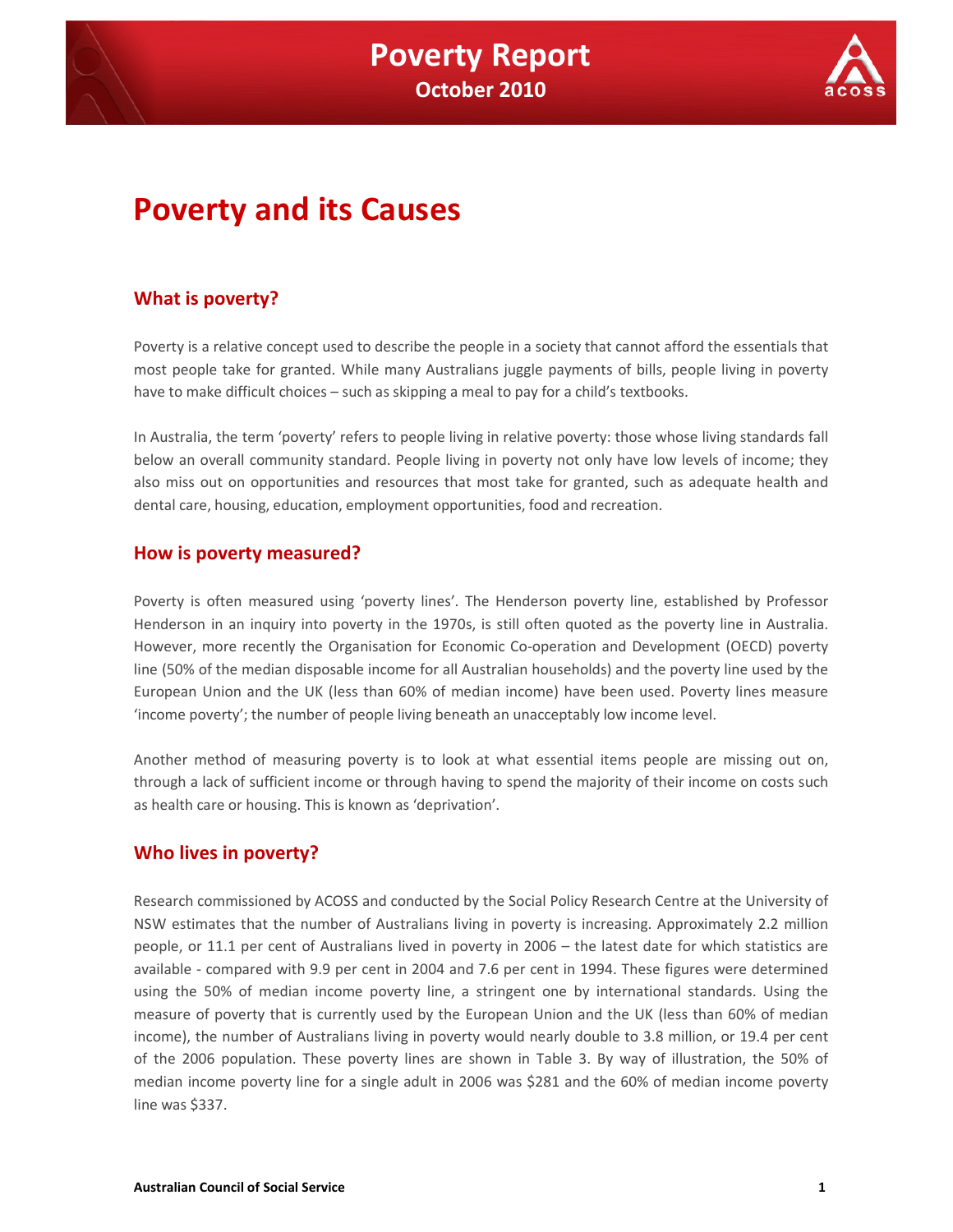

Child poverty is of particular concern. According to the Social Policy Research Centre, 12 per cent of Australian children - over 500,000 – in 2005 lived in households with equivalent income less than 50 per cent of the median<sup>1</sup>.

Particular groups of people in Australian society are at high risk of income poverty. As can be seen in Table 1, the groups most experiencing income poverty are single people over the age of 65, 47% of whom were living under the poverty line in 2006; and unemployed people, 45% of whom were living under the poverty line in 2006 (using the 50% of median income poverty line). It is likely that poverty among age pensioners has declined since 2009, when the single rate of pension was increased by \$32 a week. However, payments for unemployed and sole parents were not increased at this time (see below).

| <b>Family type</b>   | 50% of median income | 60% of median income |
|----------------------|----------------------|----------------------|
|                      | poverty line         | poverty line         |
| Single person adult  | 25%                  | 30%                  |
| Couple, no children  | 7%                   | 11%                  |
| Single person, 64+   | 47%                  | 66%                  |
| Couple, 64+          | 18%                  | 44%                  |
| Couple with children | 7%                   | 12%                  |
| Lone parent families | 16%                  | 33%                  |
| Unemployed people    | 45%                  | 65%                  |
| All                  | 11%                  | 19%                  |

#### **Table 1: Estimated percentage of each group living below poverty lines (2006)**

SOURCE: ACOSS 2008, Poverty in Australia, update on those affected at www.acoss.org.au. For more detailed information see Saunders, Peter; Hill, Trish; and Bradbury, Bruce (2008): Poverty in Australia, Sensitivity Analysis and Recent Trends. SPRC Report 4/08, Social Policy Research Centre.

Most households living below poverty lines are jobless, for example in 2006:

- 74% of those below the 50% of median income poverty line were from jobless households and 40% of people in jobless households lived below this poverty line;
- 69% of those below the 60% of median income poverty line were from jobless households and 66% of people in jobless households lived below this poverty line.

Significantly, Australia spends much less (3.2% in 2005) than the OECD average (6.5% in 2005) on income support as a proportion of GDP, but has an above average proportion of people of workforce age living in jobless households<sup>2</sup>.

Indigenous Australians are especially vulnerable to poverty. ACOSS comparisons show that:

<sup>&</sup>lt;sup>1</sup> ACOSS 2008: Poverty in Australia, update on those affected at www.acoss.org.au

<sup>&</sup>lt;sup>2</sup> OECD Factbook 2010: Economic, Environmental and Social OECD 2010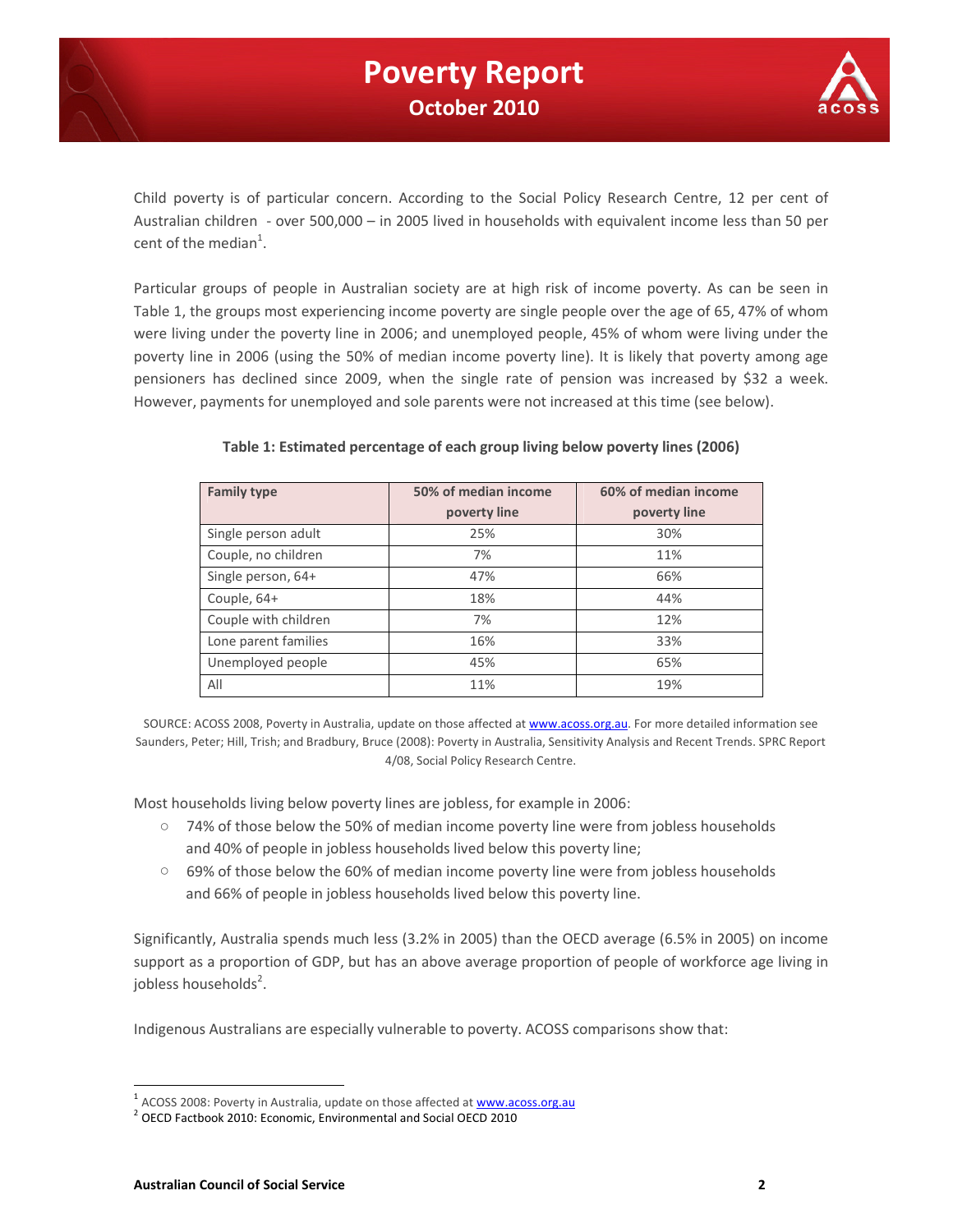



- $\circ$  Australia has the widest gap in life expectancy 11.5 years for males and 9.7 years for females - between indigenous and non-indigenous population compared with New Zealand or Canada.
- The median income of indigenous households in 2006 was 65% of non-indigenous households<sup>3</sup>.

## **Working Poor**

An increasing number of Australian households live in income poverty while at least one member of that household is in paid employment. Known as 'working poor', there were approximately 389 600 Australians living in these conditions in 2005-06, an increase of 9.4% since 2003. While some of these households had a member working full-time, most have only part-time employment. ABS figures show that the proportion of part time employees increased from 19 per cent of the labour force to 29 per cent between 1987 and 2010. Between 1990 and 2007, the proportion of casual employees rose from 19 per cent to 25 per cent. $4$  59% of working poor households are couples with children.

The minimum wage along with Family Tax Benefits, plays a vital role in protecting low paid workers from poverty. In October 2010, this was just \$569.90 a week for a full time worker.<sup>5</sup>

## **Deprivation**

Poverty means more than simply a lack of sufficient income. Other measures reveal different groups of people living in poverty. One of these measures is deprivation, where people are asked whether they can't afford items which most people regard as essentials of life. The Social Policy Research Centre, in 2006, surveyed people on what they regarded as essential items, asked them whether they had these items, and, if not, whether it was because they could not afford them. Twenty items were regarded by over 50% of survey respondents as essential, including:

- a decent and secure home;
- a substantial meal at least once a day;
- up to \$500 in emergency savings;
- dental treatment;
- heating in at least one room of the house; and
- a separate bed for each child.

The SPRC described as 'multiple deprivation' the lack of at least three out of the 20 essential items. Using this measure, 19% of the survey group were considered to be experiencing multiple deprivation.

http://www.abs.gov.au/ausstats/abs@.nsf/Products/EE25F26DFB274FCCCA2576780025B39B?opendocument 4 ACOSS (2010): Emergency Relief Handbook,  $4<sup>th</sup>$  Edition (forthcoming)

 $3$  ABS (2008): Deaths, Australia, 2008. Cat no 3302.0. Available:

<sup>&</sup>lt;sup>5</sup> Fair Work Australia website: http://www.fwa.gov.au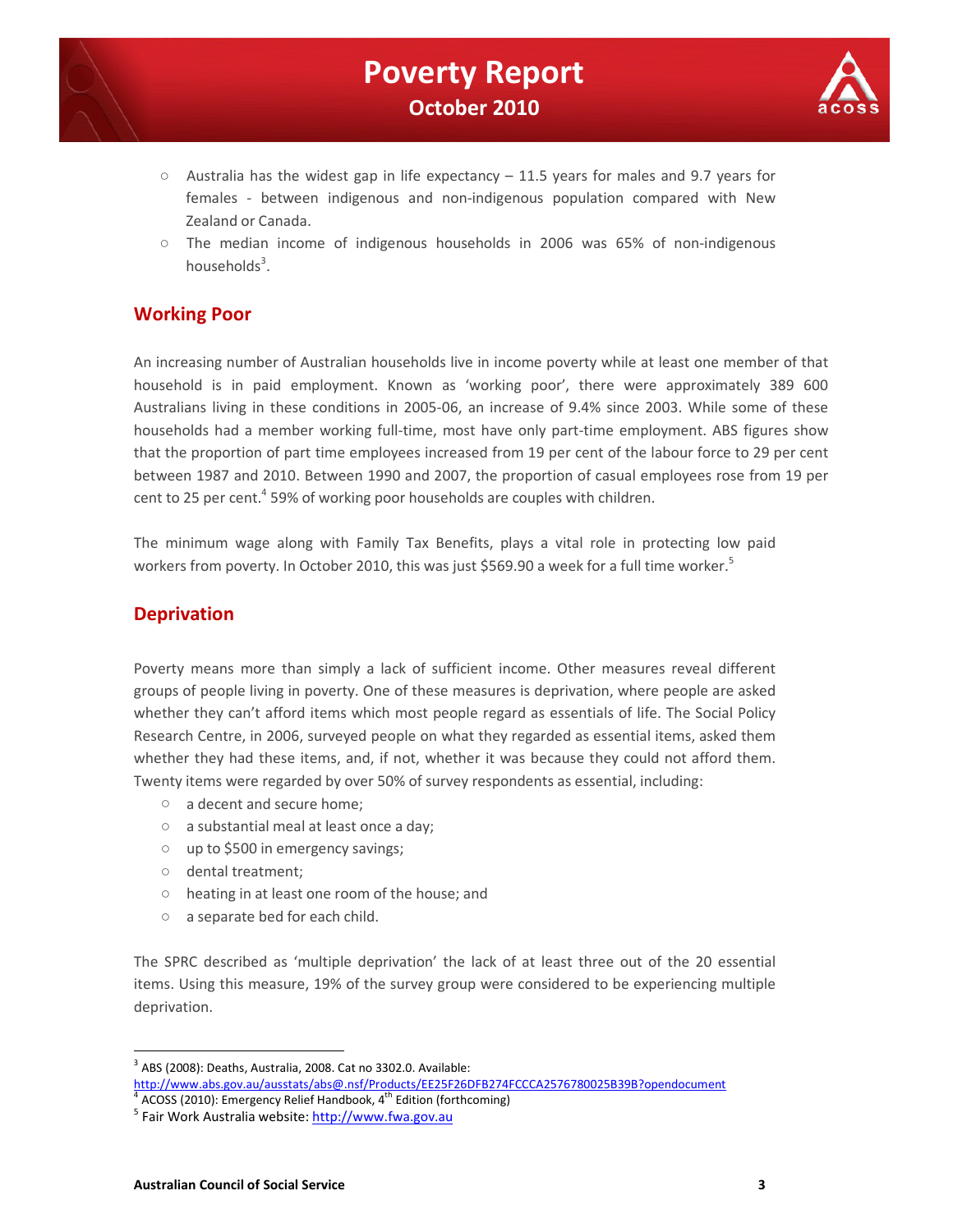

| <b>Family Type</b>   | % Deprived |
|----------------------|------------|
| Single person adult  | 29%        |
| Couple, no children  | 11%        |
| Single person, 64+   | 19%        |
| Couple, 64+          | 8%         |
| Couple with children | 18%        |
| Lone parent families | 49%        |
| Unemployed people    | 54%        |
| All                  | 19%        |

#### **Table 2: Estimated percentage of each group living with multiple deprivation (2006)**

SOURCE: Davidson, Peter (2008): Who is missing out? Hardship among low income Australians. ACOSS Info paper. Data drawn from Peter Saunders, Yuvisthi Naidoo and Megan Griffiths (2007) Towards New Indicators of Disadvantage: Deprivation and Social Exclusion in Australia.

Multiple disadvantage and income poverty affect different population groups in markedly different ways. For instance, while the rate of income poverty among single people over 64 is approximately 47%, multiple deprivation among single people over 64 is only 19%. One of the main reasons for this difference between income poverty and multiple deprivation is housing costs. For example, 86% of couples over the age of 64 own their house outright, as do 69% of single people over 64, so they do not have to spend a large portion of their income on housing costs. The rate of multiple deprivation for those over the age of 64 was 19% for singles and 8% for couples. This increased to 39% for those who rented their housing. Other reasons for different rates of income poverty and multiple deprivation include asset holdings, such as superannuation, and support from other family members.

The biggest difference between the rates of income poverty and of multiple deprivation are for lone parent families. Under the 50% median income poverty line, 16.4% of lone parent families in 2006 were living in income poverty. However, in the same period, 49% of lone parent families experienced multiple deprivation. This, once again, is partly due to the high costs of housing, as the majority of sole parent families rent their accommodation. Unemployed households have high rates of both poverty and deprivation.

### **Effects of the Global Financial Crisis (GFC)**

The full impact of the worldwide economic downturn on poverty is not yet evident. However, recent figures show that, between February 2008 and February 2010, the number of Australians working fulltime decreased from 7.693 million to 7.660 million. During this same period, the number of part-time jobs increased from 3.035 million to 3.311 million, as employers cut working hours or replaced full-time employees with part-time employees.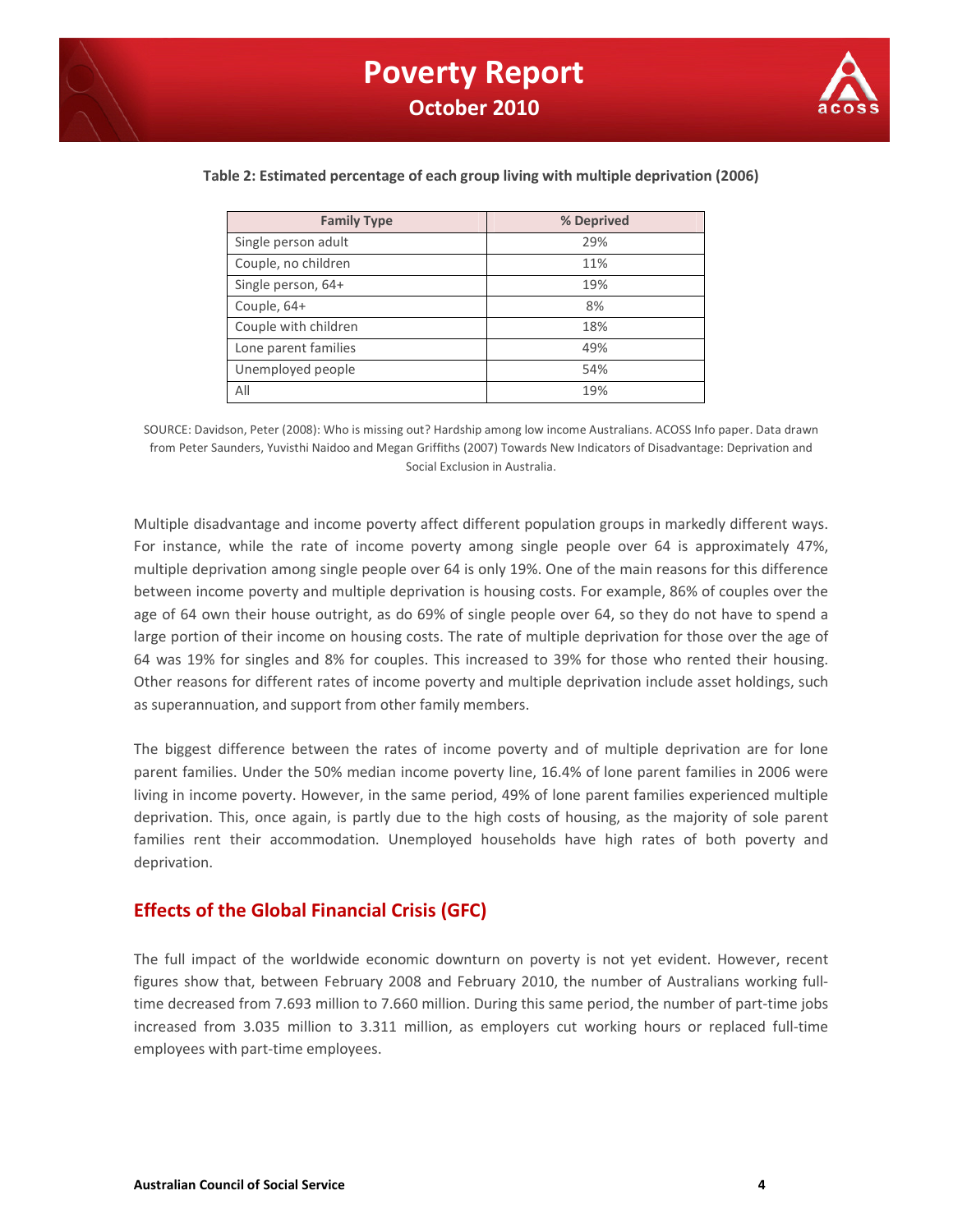

The official unemployment rate rose from 4.3% in September 2008 to 5.8% in September 2009, and then decreased 5.1% a year later, in September 2010. The main reason for this was the modest impact of the GFC in Australia, which owed much to the Government's well timed stimulus measures. However another reason for the modest rise in the unemployment rate was that, for the purpose of data collection, people are considered employed if they work just one hour per week. The official unemployment rate does not count two groups: the hidden unemployed and the underemployed. The hidden unemployed are people who would be in the labour force if there was full employment. These people have become discouraged in their search for work and have dropped out of the labour market, or would be looking for work if they considered their chances of gaining employment were realistic. The underemployed are people who are counted as employed, but would prefer to work more hours. In September 2009, there were 893,100 people who wanted to work but were not employed; and at the same time, there were 859,106 workers – 7.8% of the workforce – who were underemployed.

## **Five causes of poverty**

Poverty is not just caused by individual circumstances but by major inequalities built into the structure of Australian society. Some of the main causes of this inequality and poverty are access to work and income, education, housing, health and services.

#### **1. Work & income**

Despite falling official unemployment rates, there are large numbers of people who are out of work or only have a few hours of work per week. They must rely mainly on social security payments for their income.

Statistics from the Department of Education, Employment and Workplace Relations show that, in August 2010:

- 572 201 people were receiving the Newstart Allowance;
- 82 142 people were receiving the Youth Allowance; and
- $\circ$  of these, 385 577 people had been receiving income support payments for 12 months or more<sup>6</sup>.

Further statistics from the Department of Education, Employment and Workplace Relations reveal that, in 2009:

- There were 344 096 sole parents receiving Parenting Payment (single); and
- $\circ$  There were 129 365 people receiving Parenting Payment (partnered)<sup>7</sup>.

According to the Department of Families, Housing and Indigenous Affairs, in the 2008-09 financial year:

○ 757 118 people received the Disability Support Pension; and

 $^6$  Department of Education, Employment and Workplace Relations (2010): Labour Market and Related Payments: A monthly profile. August 2010. Available: http://www.workplace.gov.au/NR/rdonlyres/F4D72100-2590-487C-B44D-20183304668C/0/LMRPAugust2010.pdf

Department of Families, Housing, Community Services and Indigenous Affairs (2009): Annual Report 2008-09. Available: http://www.fahcsia.gov.au/about/publicationsarticles/corp/Documents/2009\_Annual\_Report/08\_1.htm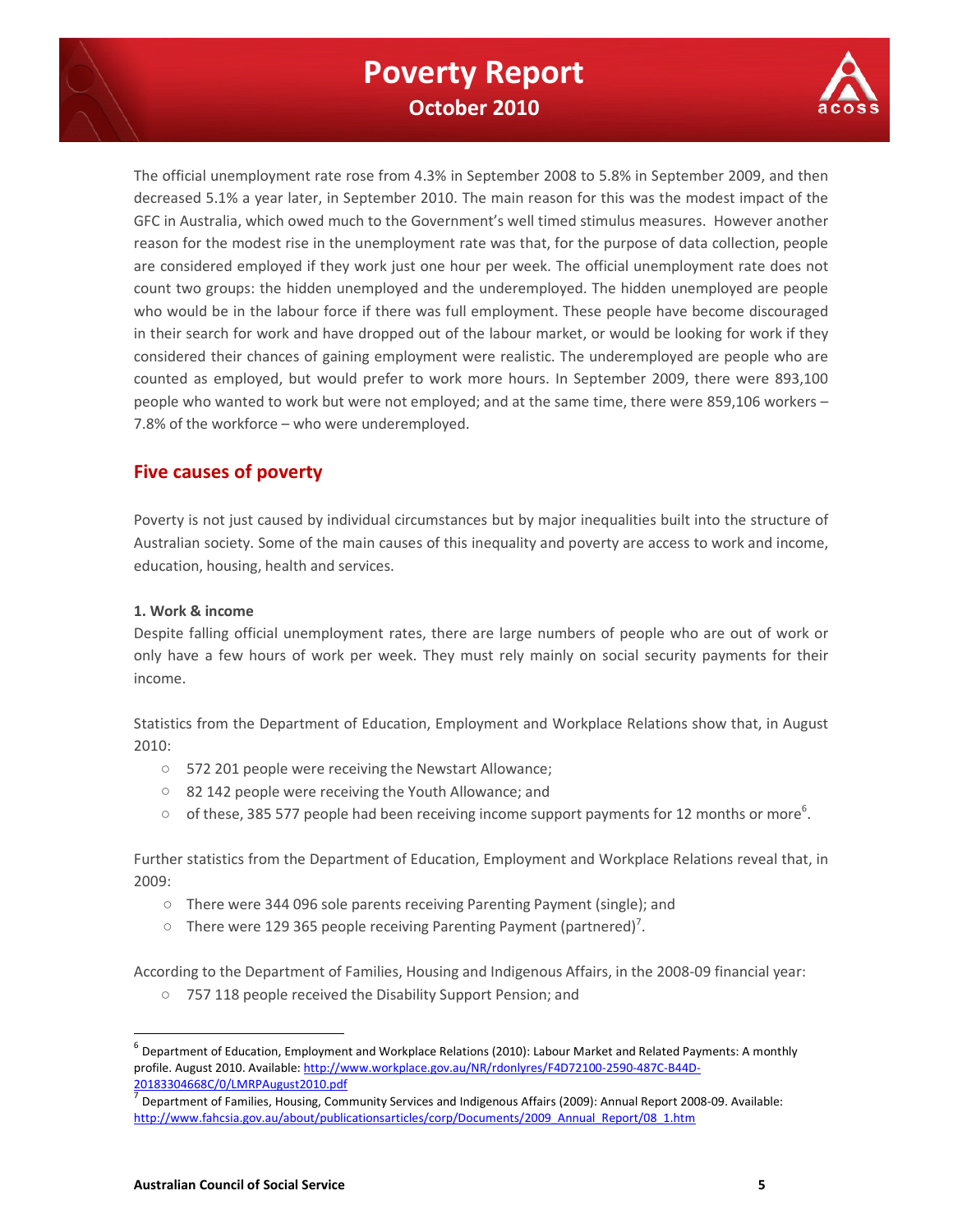



○ 602 000 families (including single parent families) received the maximum rate of Family Tax Benefit Part A<sup>8</sup>.

Statistics show that unemployment is more concentrated in some suburbs and regions of Australia. While, in 1976, employment levels were similar across suburbs and regions, levels of employment are now vastly different around the country. In 2009, for instance, while ABS figures showed that the lowest unemployment rate, at 2.6%, was in Sydney's lower north shore, far north Queensland had an unemployment rate of 12.3%.

Low levels of income from social security payments are a major factor in increasing poverty. Currently, an unemployed single person on the Newstart Allowance may receive little as \$234.60 a week in payments, while young people on the Youth Allowance may receive even less – a minimum of \$188.50 a week for those living away from home. The table below compares the 50% and 60% of median income poverty lines with the then maximum rates of social security payments in 2006, when the latest poverty data were available.

| Family type, payment type       | Income  | 50% of median |                   | 60% of       |                   |
|---------------------------------|---------|---------------|-------------------|--------------|-------------------|
|                                 | support | poverty line  | <b>Difference</b> | median       | <b>Difference</b> |
|                                 | payment |               |                   | poverty line |                   |
| Single, Newstart allowance      | \$202   | \$281         | $-579$            | \$337        | $-5135$           |
| Single, pension                 | \$244   | \$281         | $-537$            | \$337        | $-593$            |
| Couple, Newstart allowance      | \$365   | \$421         | $-556$            | \$506        | $-5141$           |
| Couple, pension                 | \$408   | \$421         | $-513$            | \$506        | $-598$            |
| Sole parent with 2 children (on | \$423   | \$449         | $-526$            | \$539        | $-5116$           |
| Parenting Payment)              |         |               |                   |              |                   |
| Couple, 2 children (job seeker, | \$528   | \$590         | $-562$            | \$708        | $-5180$           |
| on Allowances)                  |         |               |                   |              |                   |

#### **Table 3: Income support payments compared with poverty lines, 2006 (\$ per week)**

SOURCE: Saunders, Peter; Hill, Trish; and Bradbury, Bruce (2008): Poverty in Australia, Sensitivity Analysis and Recent Trends. SPRC Report 4/08.

In September 2009, the single age pension was increased to 66% of the couple age pension, a real increase of around \$32 a week. But there was no corresponding rise in income support payments such as Parenting Payment, Newstart Allowance or Youth Allowance – the groups with the highest rates of deprivation. In 2008, NATSEM released a paper modelling the effects of an increase in the single age pension along these lines on the rates of income poverty of single people over the age of 64. Based on the 50% median income poverty line, an increase in the single age pension to 66% of the couple age pension would decrease the percentage of this group living in income poverty by 10%. This is a substantial

<sup>8</sup> Department of Employment, Education and Workplace Relations (2009): Annual Report 2008-2009. Available: http://annualreport.deewr.gov.au/2009/part\_2/outcome\_7\_06.htm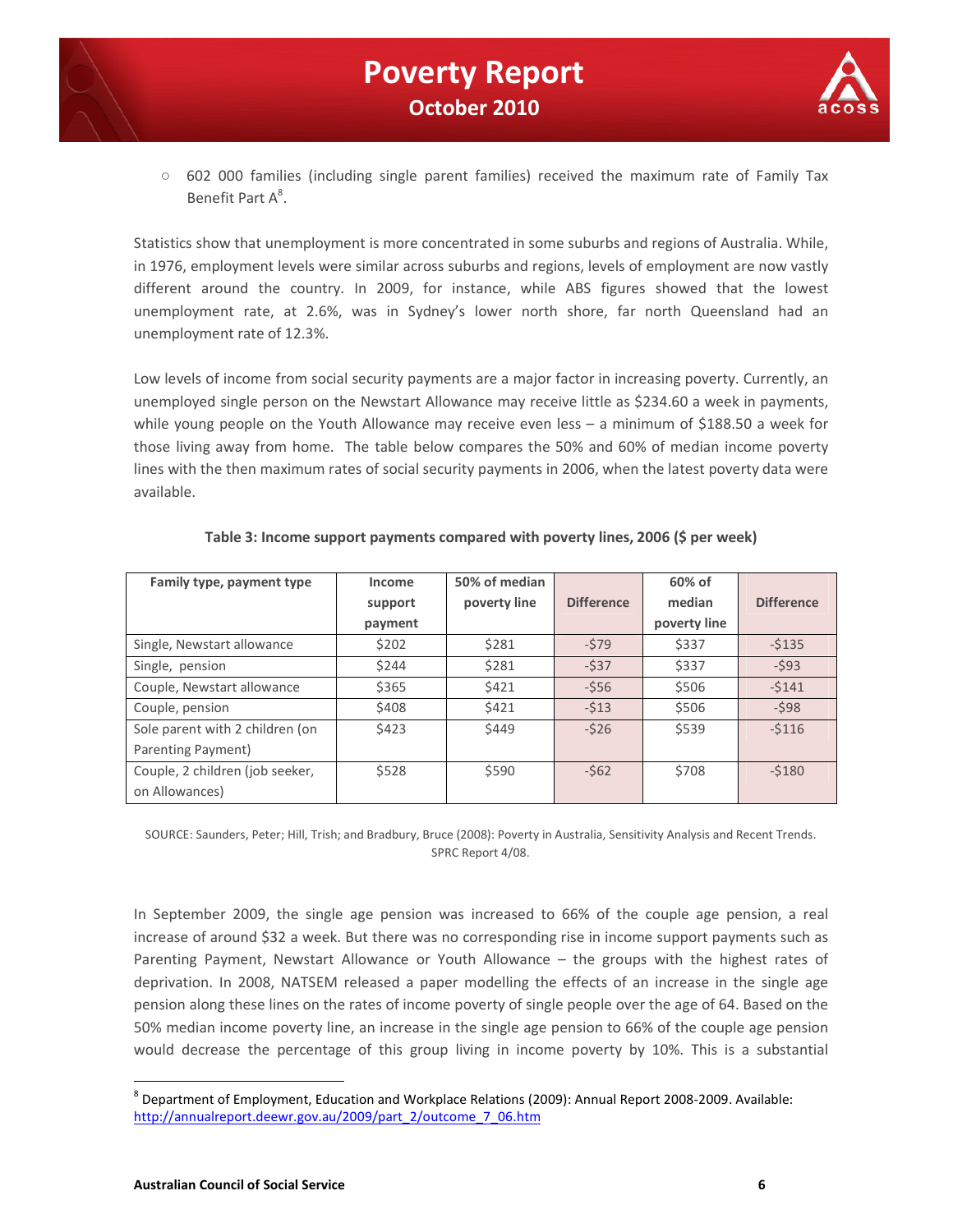

reduction in poverty, demonstrating the impact that social security policies can have – although NATSEM estimates that 39% of single age pensioners would still be in income poverty<sup>9</sup>.

The table below shows the differences in payment rates between those on the age pension and those on working age payments, as at March 2010:

| Payments                                           | <b>Target groups</b>                                                                              | <b>Singles</b>                                                      |                                                     | <b>Couples (combined rates)</b>                    |                                                     |  |
|----------------------------------------------------|---------------------------------------------------------------------------------------------------|---------------------------------------------------------------------|-----------------------------------------------------|----------------------------------------------------|-----------------------------------------------------|--|
|                                                    |                                                                                                   | <b>Maximum</b><br>rates including<br>pension<br>supplement<br>(5pw) | Gap between<br>payment and<br>pension rate<br>(5pw) | Maximum<br>rates including<br>supplements<br>(5pw) | Gap between<br>payment and<br>pension rate<br>(5pw) |  |
| Pensions<br>(other<br>than for<br>sole<br>parents) | Retirees, people<br>with disabilities,<br>carers, some<br>widows and<br>partners of<br>pensioners | \$351                                                               | $\mathbf{0}$                                        | \$529                                              | $\mathbf 0$                                         |  |
| Parenting<br>Payment<br>Single                     | Sole parents of<br>children under 8<br>years                                                      | \$301                                                               | \$50                                                | n.a.                                               | n.a.                                                |  |
| Newstart<br>Allowance                              | Unemployed<br>people, including<br>many people with<br>disabilities, carers<br>and sole parents   | \$231<br>(\$250 for sole<br>parents)                                | \$120<br>(\$101 for sole<br>parents)                | \$418                                              | \$111                                               |  |
| Austudy<br>Payment/<br>Youth<br>Allowance          | Students 18-65<br>yrs living<br>independently,<br>unemployed<br>young people                      | \$189                                                               | \$162                                               | \$377                                              | \$152                                               |  |

#### **Table 4: Anomalies in levels of income support payments (March 2010)**

SOURCE: Davidson, Peter (2010): Out of the Maze: A better social security system for people of working age. ACOSS Paper 163. Australian Council of Social Service.

Note: Income support payments for adults only, does not include family Tax Benefits or Rent Assistance.

<sup>&</sup>lt;sup>9</sup> Tanton, Robert; Vidyattama, Yogi; McNamara, Justine, Ngu Vu, Quoc and Harding, Anne (2008): Old, Single and Poor: Using Microsimulation and Microdata to Analyse Poverty and the Impact of Policy Change Among Older Australians. NATSEM, National Centre for Social and Economic Modelling, University of Canberra.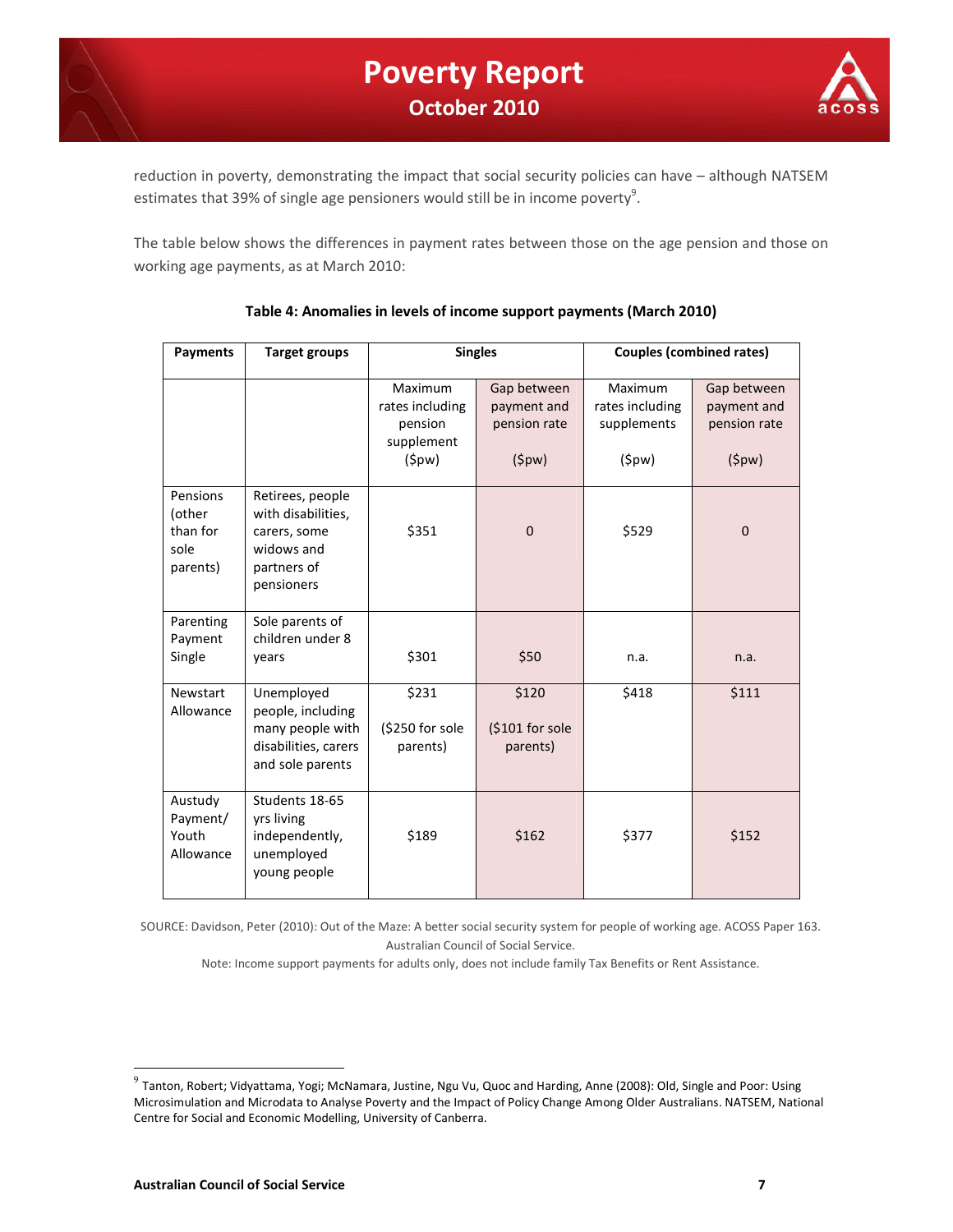

#### **2. Education**

Low education levels are linked to unemployment and, subsequently, the risk of living in poverty. Families with low levels of education often cannot afford to better educate their children and so give them increased chances of employment:

- ABS figures show that, in 2009, people who had not completed high school had a workforce participation rate of 65.9%, compared with the rate of 83.9% for those who had completed year 12, and 87.\$% of people with a bachelor degree; and
- $\circ$  in 2009, people with a Year 10 qualification received a median weekly wage of \$907, compared with over \$1350 for those with a bachelor degree.<sup>10</sup>

#### **3. Housing**

Only a minority of people on low incomes own their homes outright and rent is often unaffordable in Australia's major cities. Housing impacts on a person's ability to find work, education and training – regions and cities with jobs often have high housing prices and rental rates. Poor housing can also negatively affect a person's health and wellbeing.

Over the past two decades, house prices have risen by 400 per cent, while incomes have risen by only 120 per cent. The problem is exacerbated for low income Australians by the undersupply of affordable and appropriate housing, and an increased demand for housing assistance. Between 1996 and 2006, there was a reduction of 8 per cent in the number of public housing dwellings in Australia. In the same period, Australia's population increased by 13 per cent $^{11}$ .

Many low income households are experiencing "housing stress", which occurs when over 30% of income is spent on either rent or mortgage payments. In 2002-03, the following households in the bottom 40% of the income distribution experienced housing stress:

- 862,000 households overall, or 28% of the bottom 40%;
- 460,000 (or 65% of) private renters; and
- $\degree$  265,000 (or 49% of) mortgagees.<sup>12</sup>

Almost one third of sole parent families suffered from housing stress $^{13}$ .

A lack of affordable housing options has contributed to a rise in homelessness with 105,000 people homeless in 2006, according to the 2006 Census.

 $10$  Australian Bureau of Statistics (2009): Education and Training Experience. Cat no 6278.0. Available:

http://www.ausstats.abs.gov.au/ausstats/subscriber.nsf/0/4EF49EB9552322F4CA2576F500120083/\$File/62780\_2009.pdf <sup>11</sup> ACOSS (2010) *Op Cit* 

<sup>&</sup>lt;sup>12</sup> Yates, Judith; Gabriel, Michael (2006): Housing Affordability in Australia: National Research Venture 3: Housing Affordability for Lower Income Australians, Research Paper 3, AHURI.

<sup>&</sup>lt;sup>13</sup> Yates, Judith; Kendig, Hal; Phillips, Ben (2008): Sustaining fair shares: the Australian housing system and intergenerational sustainability. National Research Venture 3: Housing affordability for lower-income Australians. Research Paper No. 11. Australian Housing and Urban Research Institute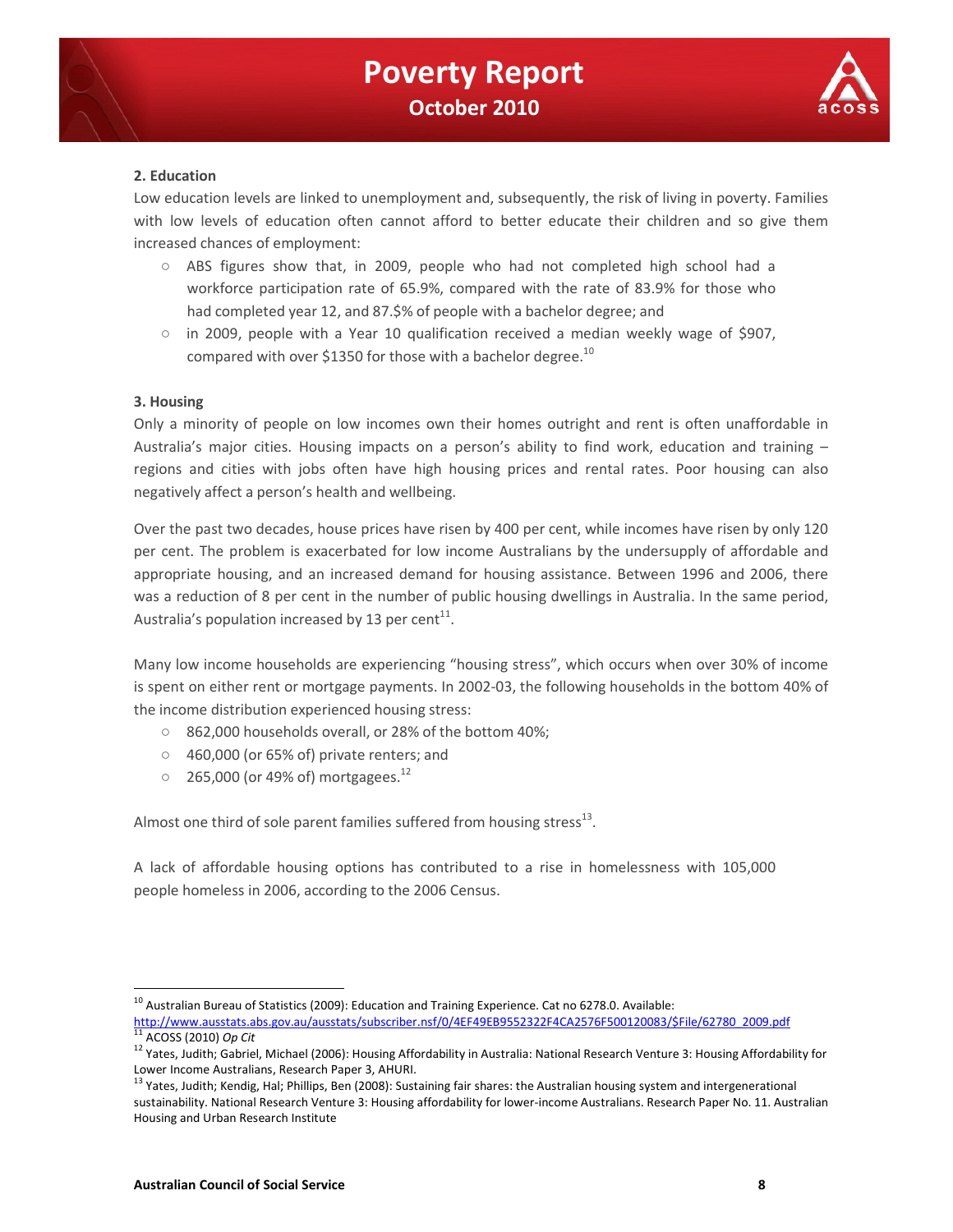

#### **4. Health**

People living in poverty commonly suffer greater levels of physical and mental illness. The high stress associated with living in poverty can also contribute to behaviour which leads to health risks such as smoking and poor diet. Increasing costs for patients in the health care system makes it harder for people to afford health care. In addition, people with disabilities often have higher costs of medication, equipment or aids, appropriate housing, transport and personal care and other services.

There is evidence that health inequalities have increased. For example, according to NATSEM figures:

- Australians who are most disadvantaged socio-economically are twice as likely as those who are least disadvantaged to have a long term health condition.
- Approximately 50% of the people who live in the poorest 20% of households, or who are members of jobless households, or who live in public rental accommodation, report their health as being poor.
- 45% to 67% of persons living in public rental accommodation have long-term health problems, compared with only 15% to 35% of home-owners<sup>14</sup>.

#### **5. Services**

Access to affordable community services is an important poverty prevention strategy by helping disadvantaged people to fully participate in social and economic life. These same services are often under strain. The *Australian Community Sector Survey 2010* conducted by ACOSS found that:

○ Responding agencies turned away people who were eligible for their services on 263 992 occasions, equivalent to 1 in every 16 people who need a service being turned away.

### **How can poverty be reduced?**

To reduce poverty and address its causes, ACOSS recommends:

- a National Anti-Poverty Plan to take coordinated action across all levels of government to meet targets which reduce poverty and alleviate the causes of poverty;
- $\circ$  an increase in the rates of the lowest social security payments (mainly those for unemployed people, students and lone parents) with new supplements for costs of disability and caring for children alone;
- additional employment assistance for long-term unemployed people to help them become ready for work;
- an adequate minimum wage to reduce poverty among working households;
- increased access to affordable housing including by an expansion of investment in social housing, improvements in private Rent Assistance, and expansion of the National Rental Affordability Scheme (NRAS);
- improved affordability of essential health and community services such as dental care, child care, and respite care.

<sup>&</sup>lt;sup>14</sup> Brown, Laurie; Nepal, Binod (2010): Health lies in wealth: Health inequalities in Australians of Working Age. Report no 1/2010. Natsem and Catholic Health Australia